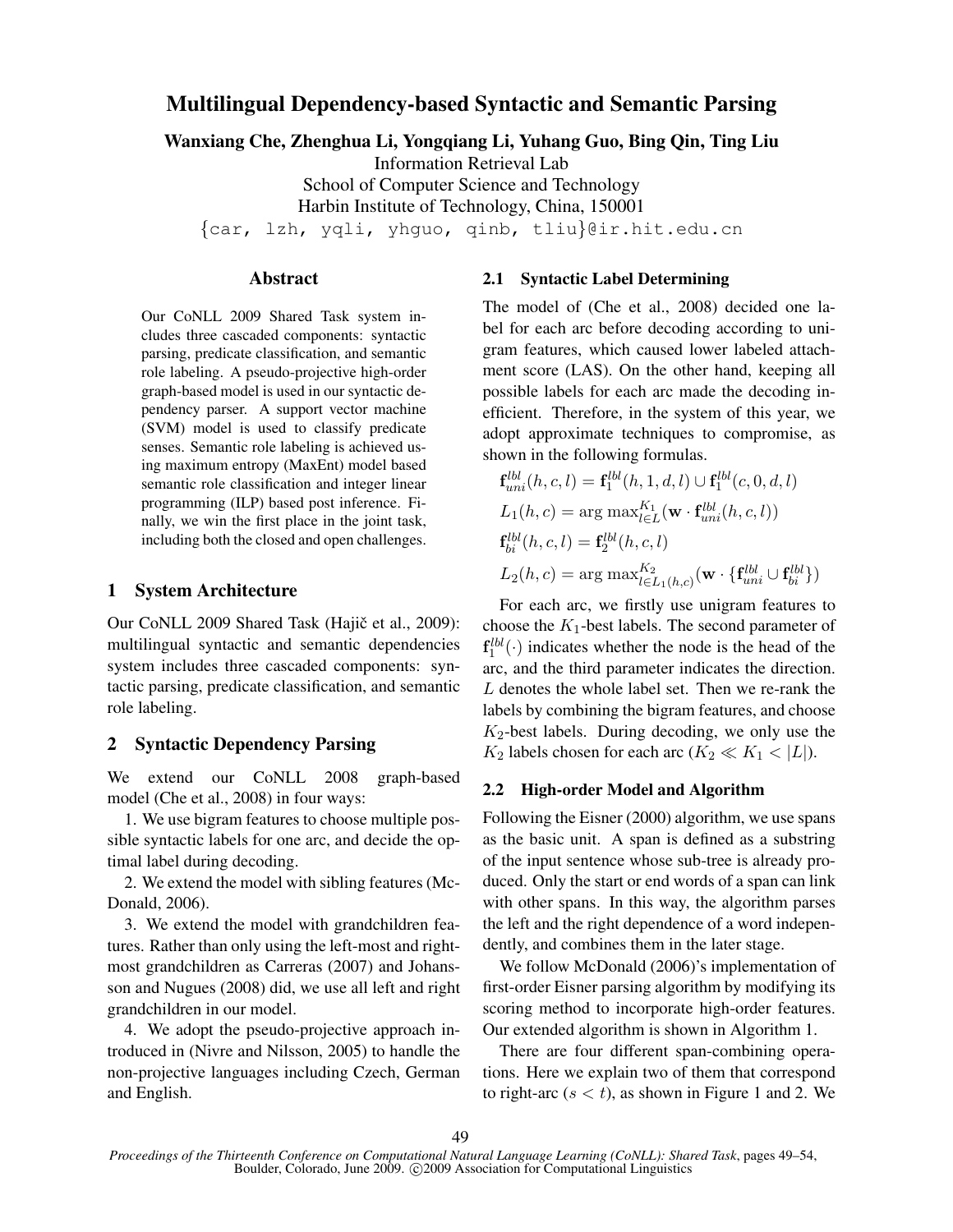#### Algorithm 1 High-order Eisner Parsing Algorithm

1:  $C[s][s][c] = 0, 0 \le s \le N$ ,  $c \in cp$ ,  $icp \neq cp$ : complete;  $icp$ : incomplete 2: for  $j = 1$  to N do 3: for  $s = 0$  to N do 4:  $t = s + jL$ 5: if  $t > N$  then 6: break 7: end if # Create incomplete spans 8:  $C[s][t][icp] = \max_{s \leq r < t; l \in L_2(s,t)} (C[s][r][cp] + C[t][r+1][cp] + S_{icp}(s,r,t,l))$ <br>
9:  $C[t][s][icp] = \max_{s \leq r < t; l \in L_2(t,s)} (C[s][r][cp] + C[t][r+1][cp] + S_{icp}(t,r,s,l))$  $C[t][s][icp] = \max_{s \leq r < t; l \in L_2(t,s)}(C[s][r][cp] + C[t][r+1][cp] + S_{icp}(t, r, s, l))$ # Create complete spans 10:  $C[s][t][cp] = \max_{s < r \le t; l = C[s][r][icp].label}(C[s][r][icp] + C[r][t][cp] + S_{cp}(s,r,t,l))$ <br>
11:  $C[t][s][cp] = \max_{s < r < t; l = C[t][r][icp].label}(C[r][s][cp] + C[t][r][icp] + S_{cp}(t,r,s,l))$ 11:  $C[t][s][cp] = \max_{s \leq r < t; l = C[t][r][icp].label}(C[r][s][cp] + C[t][r][icp] + S_{cp}(t, r, s, l))$ <br>12: **end for** end for 13: end for

follow the way of (McDonald, 2006) and (Carreras, 2007) to represent spans. The other two operations corresponding to left-arc are similar.



Figure 1: Combining two spans into an incomplete span

Figure 1 illustrates line 8 of the algorithm in Algorithm 1, which combines two complete spans into an incomplete span. A complete span means that only the head word can link with other words further, noted as " $\rightarrow$ " or " $\leftarrow$ ". An incomplete span indicates that both the start and end words of the span will link with other spans in the future, noted as " $\rightarrow$ " or " $\leftarrow$ -". In this operation, we combine two smaller spans,  $sp_{s\rightarrow r}$  and  $sp_{r+1\leftarrow t}$ , into  $sp_{s\rightarrow t}$  with adding  $arc_{s\rightarrow t}$ . As shown in the following formulas, the score of  $sp_{s-+t}$  is composed of three parts: the score of  $sp_{s\rightarrow r}$ , the score of  $sp_{r+1\leftarrow t}$ , and the score of adding  $arc_{s\rightarrow t}$ . The score of  $arc_{s\rightarrow t}$  is determined by four different feature sets: unigram features, bigram features, sibling features and left grandchildren features (or inside grandchildren features, meaning that the grandchildren lie between s and  $t$ ). Note that the sibling features are only related to the nearest sibling node of  $t$ , which is denoted as  $sc_k$  here. And the inside grandchildren features are related to all the children of  $t$ . This is different from the models used by Carreras (2007) and Johansson and Nugues (2008). They only used the left-most child of t, which is  $tc_{k'}$  here.

$$
\mathbf{f}_{icp}(s,r,t,l) = \mathbf{f}_{uni}(s,t,l) \cup \mathbf{f}_{bi}(s,t,l)
$$
  

$$
\cup \mathbf{f}_{sib}(s, sc_k, t) \cup \{\bigcup_{i=1}^{k'} \mathbf{f}_{grand}(s,t, tc_i, l)\}
$$
  

$$
S_{icp}(s,r,t,l) = \mathbf{w} \cdot \mathbf{f}_{icp}(s,r,t,l)
$$
  

$$
S(sp_{s\rightarrow t}) = S(sp_{s\rightarrow r}) + S(sp_{r+1\leftarrow t})
$$
  

$$
+ S_{icp}(s,r,t,l)
$$

In Figure 2 we combine  $sp_{s\rightarrow r}$  and  $sp_{r\rightarrow t}$  into  $sp_{s\rightarrow t}$ , which explains line 10 in Algorithm 1. The score of  $sp_{s\to t}$  also includes three parts, as shown in the following formulas. Although there is no new arc added in this operation, the third part is necessary because it reflects the right (or called outside) grandchildren information of  $arc_{s\rightarrow r}$ .



Figure 2: Combining two spans into a complete span

$$
\mathbf{f}_{cp}(s,r,t,l) = \bigcup_{i=1}^{k} \mathbf{f}_{grand}(s,r, rc_i, l)
$$

$$
S_{cp}(s,r,t,l) = \mathbf{w} \cdot \mathbf{f}_{cp}(s,r,t,l)
$$

$$
S(sp_{s\rightarrow t}) = S(sp_{s\rightarrow r}) + S_{cp}(s,r,t,l)
$$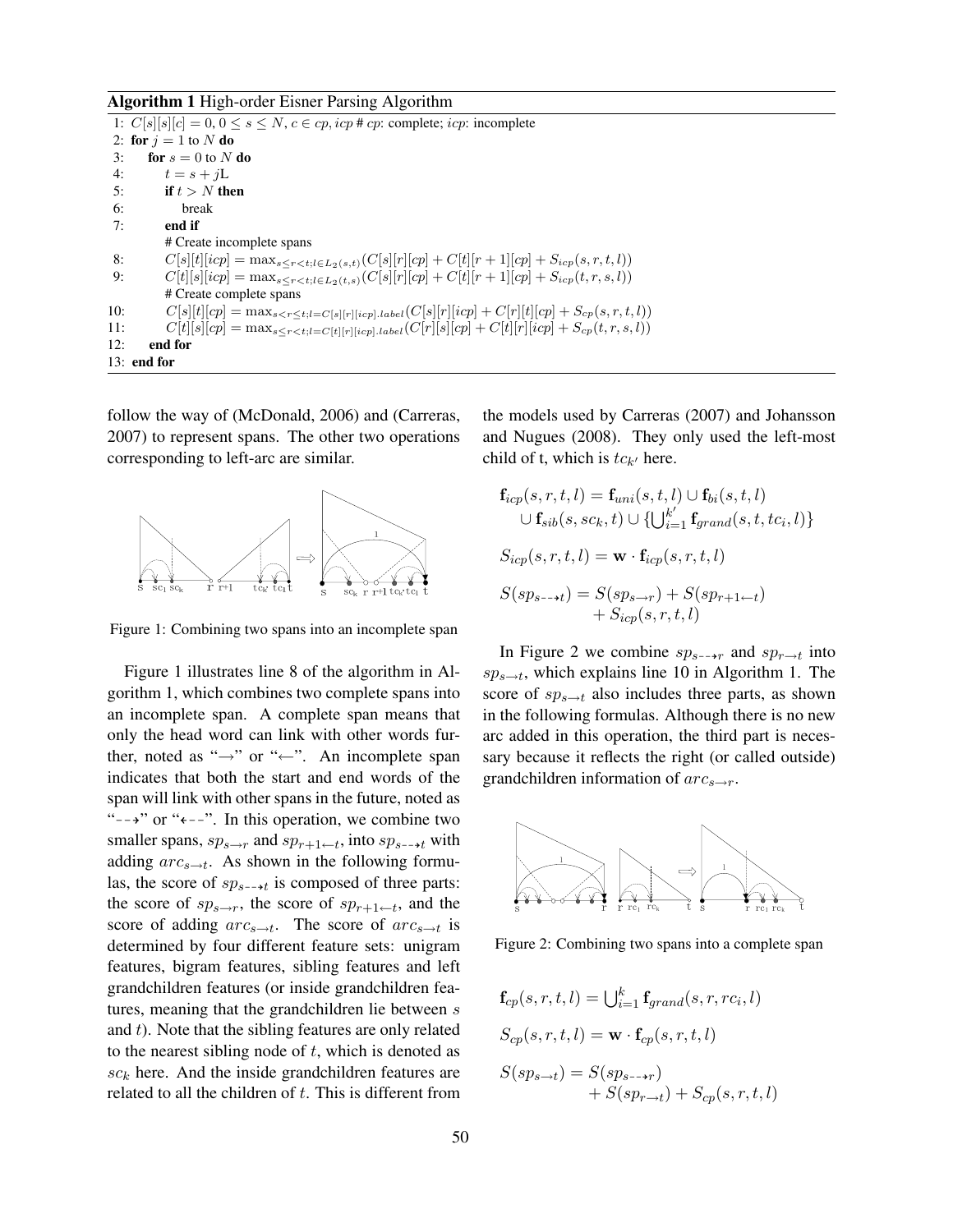## 2.3 Features

As shown above, features used in our model can be decomposed into four parts: unigram features, bigram features, sibling features, and grandchildren features. Each part can be seen as two different sets: arc-related and label-related features, except sibling features, because we do not consider labels when using sibling features. Arc-related features can be understood as back-off of label-related features. Actually, label-related features are gained by simply attaching the label to the arc-features.

The unigram and bigram features used in our model are similar to those of (Che et al., 2008), except that we use bigram label-related features. The sibling features we use are similar to those of (Mc-Donald, 2006), and the grandchildren features are similar to those of (Carreras, 2007).

# 3 Predicate Classification

The predicate classification is regarded as a supervised word sense disambiguation (WSD) task here. The task is divided into four steps:

1. Target words selection: predicates with multiple senses appearing in the training data are selected as target words.

2. Feature extraction: features in the context around these target words are extracted as shown in Table 4. The detailed explanation about these features can be found from (Che et al., 2008).

3. Classification: for each target word, a Support Vector Machine (SVM) classifier is used to classify its sense. As reported by Lee and Ng (2002) and Guo et al. (2007), SVM shows good performance on the WSD task. Here libsvm (Chang and Lin, 2001) is used. The linear kernel function is used and the trade off parameter  $C$  is 1.

4. Post processing: for each predicate in the test data which does not appear in the training data, its first sense in the frame files is used.

### 4 Semantic Role Labeling

The semantic role labeling (SRL) can be divided into two separate stages: semantic role classification (SRC) and post inference (PI).

During the SRC stage, a Maximum entropy (Berger et al., 1996) classifier is used to predict the probabilities of a word in the sentence

| Language | No-duplicated-roles                                             |
|----------|-----------------------------------------------------------------|
| Catalan  | $arg0$ -agt, $arg0$ -cau, $arg1$ -pat, $arg2$ -atr, $arg2$ -loc |
| Chinese  | A0, A1, A2, A3, A4, A5,                                         |
| Czech    | ACT, ADDR, CRIT, LOC, PAT, DIR3, COND                           |
| English  | A0, A1, A2, A3, A4, A5,                                         |
| German   | A0, A1, A2, A3, A4, A5,                                         |
| Japanese | DE, GA, TMP, WO                                                 |
| Spanish  | arg0-agt, arg0-cau, arg1-pat, arg1-tem, arg2-atr,               |
|          | arg2-loc, arg2-null, arg4-des, argL-null, argM-                 |
|          | cau, argM-ext, argM-fin                                         |

Table 1: No-duplicated-roles for different languages

to be each semantic role. We add a virtual role "NULL" (presenting none of roles is assigned) to the roles set, so we do not need semantic role identification stage anymore. For a predicate of each language, two classifiers (one for noun predicates, and the other for verb predicates) predict probabilities of each word in a sentence to be each semantic role (including virtual role "NULL"). The features used in this stage are listed in Table 4.

The probability of each word to be a semantic role for a predicate is given by the SRC stage. The results generated by selecting the roles with the largest probabilities, however, do not satisfy some constrains. As we did in the last year's system (Che et al., 2008), we use the ILP (Integer Linear Programming) (Punyakanok et al., 2004) to get the global optimization, which is satisfied with three constrains:

C1: Each word should be labeled with one and only one label (including the virtual label "NULL").

C2: Roles with a small probability should never be labeled (except for the virtual role "NULL"). The threshold we use in our system is 0.3.

C3: Statistics show that some roles (except for the virtual role "NULL") usually appear once for a predicate. We impose a no-duplicate-roles constraint with a no-duplicate-roles list, which is constructed according to the times of semantic roles' duplication for each single predicate. Table 1 shows the no-duplicate-roles for different languages.

Our maximum entropy classifier is implemented with Maximum Entropy Modeling Toolkit<sup>1</sup>. The classifier parameters are tuned with the development data for different languages respectively. lp\_solve  $5.5<sup>2</sup>$  is chosen as our ILP problem solver.

<sup>&</sup>lt;sup>1</sup>http://homepages.inf.ed.ac.uk/s0450736/maxent\_toolkit.html 2 http://sourceforge.net/projects/lpsolve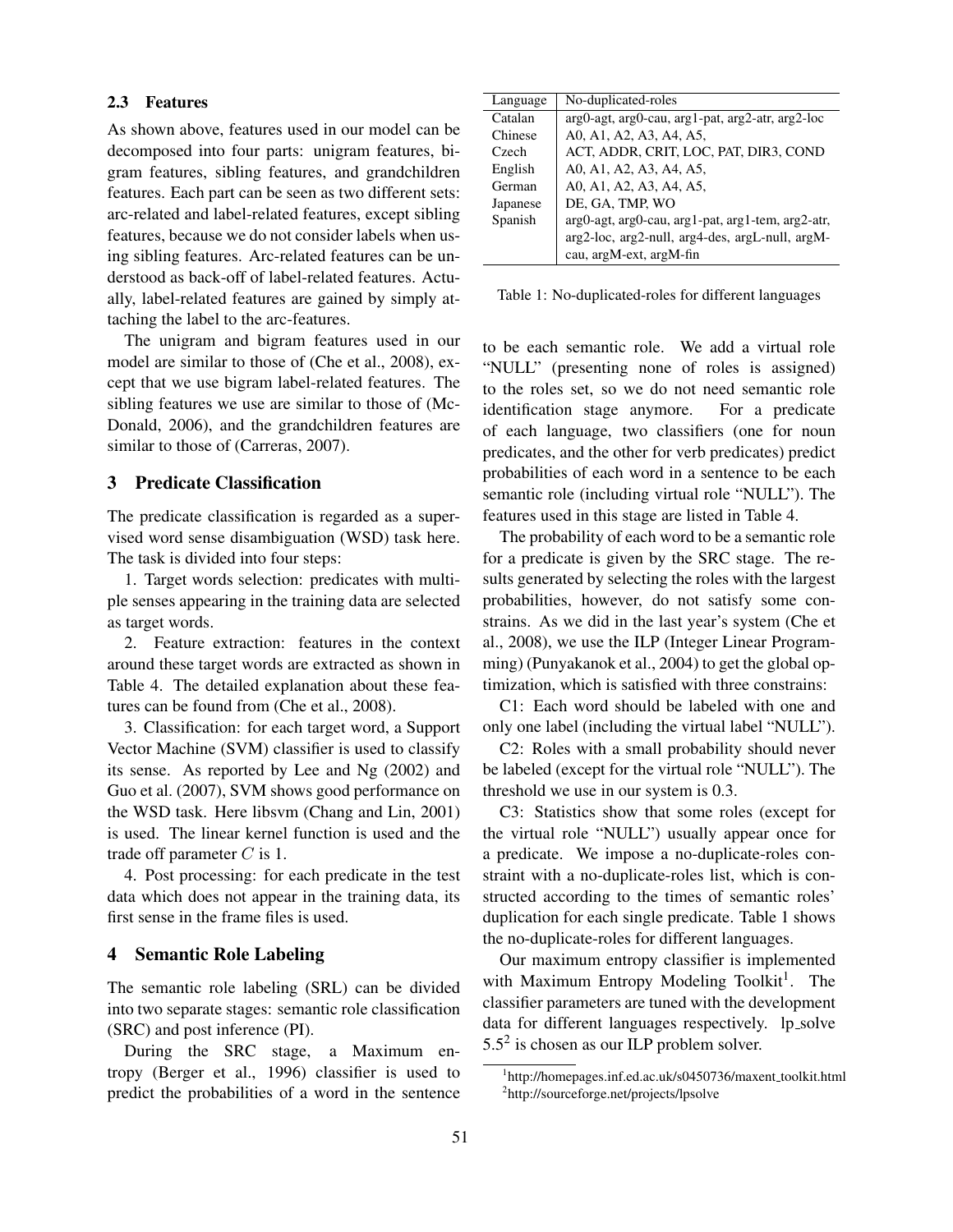# 5 Experiments

#### 5.1 Experimental Setup

We participate in the CoNLL 2009 shared task with all 7 languages: Catalan (Taulé et al., 2008), Chinese (Palmer and Xue, 2009), Czech (Hajič et al., 2006), English (Surdeanu et al., 2008), German (Burchardt et al., 2006), Japanese (Kawahara et al., 2002), and Spanish (Taulé et al., 2008). Besides the closed challenge, we also submitted the open challenge results. Our open challenge strategy is very simple. We add the SRL development data of each language into their training data. The purpose is to examine the effect of the additional data, especially for out-of-domain (ood) data.

Three machines (with 2.5GHz Xeon CPU and 16G memory) were used to train our models. During the peak time, Amazon's EC2 (Elastic Compute  $Cloud$ <sup>3</sup> was used, too. Our system requires 15G memory at most and the longest training time is about 36 hours.

During training the predicate classification (PC) and the semantic role labeling (SRL) models, golden syntactic dependency parsing results are used. Previous experiments show that the PC and SRL test results based on golden parse trees are slightly worse than that based on cross trained parse trees. It is, however, a pity that we have no enough time and machines to do cross training for so many languages.

### 5.2 Results and Discussion

In order to examine the performance of the ILP based post inference (PI) for different languages, we adopt a simple PI strategy as baseline, which selects the most likely label (including the virtual label "NULL") except for those duplicate non-virtual labels with lower probabilities (lower than 0.5). Table 2 shows their performance on development data.

We can see that the ILP based post inference can improve the precision but decrease the recall. Except for Czech, almost all languages are improved. Among them, English benefits most.

The final system results are shown in Table 3. Comparing with our CoNLL 2008 (Che et al., 2008) syntactic parsing results on  $English<sup>4</sup>$ , we can see that our new high-order model improves about 1%.

|                 | Precision | Recall | F1    |
|-----------------|-----------|--------|-------|
| Catalan simple  | 78.68     | 77.14  | 77.90 |
| Catalan ILP     | 79.42     | 76.49  | 77.93 |
| Chinese simple  | 80.74     | 74.36  | 77.42 |
| Chinese ILP     | 81.97     | 73.92  | 77.74 |
| Czech simple    | 88.54     | 84.68  | 86.57 |
| Czech II.P      | 89.23     | 84.05  | 86.56 |
| English simple  | 83.03     | 83.55  | 83.29 |
| English ILP     | 85.63     | 83.03  |       |
| German simple   | 78.88     | 75.87  | 77.34 |
| German ILP      | 82.04     | 74.10  | 77.87 |
| Japanese simple | 88.04     | 70.68  | 78.41 |
| Japanese ILP    | 89.23     | 70.16  | 78.56 |
| Spanish simple  | 76.73     | 75.92  | 76.33 |
| Spanish ILP     | 77.71     | 75.34  | 76.51 |

Table 2: Comparison between different PI strategies

For the open challenge, because we did not modify the syntactic training data, its results are the same as the closed ones. We can, therefore, examine the effect of the additional training data on SRL. We can see that along with the development data are added into the training data, the performance on the indomain test data is increased. However, it is interesting that the additional data is harmful to the ood test.

# 6 Conclusion and Future Work

Our CoNLL 2009 Shared Task system is composed of three cascaded components. The pseudoprojective high-order syntactic dependency model outperforms our CoNLL 2008 model (in English). The additional in-domain (devel) SRL data can help the in-domain test. However, it is harmful to the ood test. Our final system achieves promising results. In the future, we will study how to solve the domain adaptive problem and how to do joint learning between syntactic and semantic parsing.

### Acknowledgments

This work was supported by National Natural Science Foundation of China (NSFC) via grant 60803093, 60675034, and the "863" National High-Tech Research and Development of China via grant 2008AA01Z144.

<sup>3</sup> http://aws.amazon.com/ec2/

<sup>4</sup> devel: 85.94%, test: 87.51% and ood: 80.73%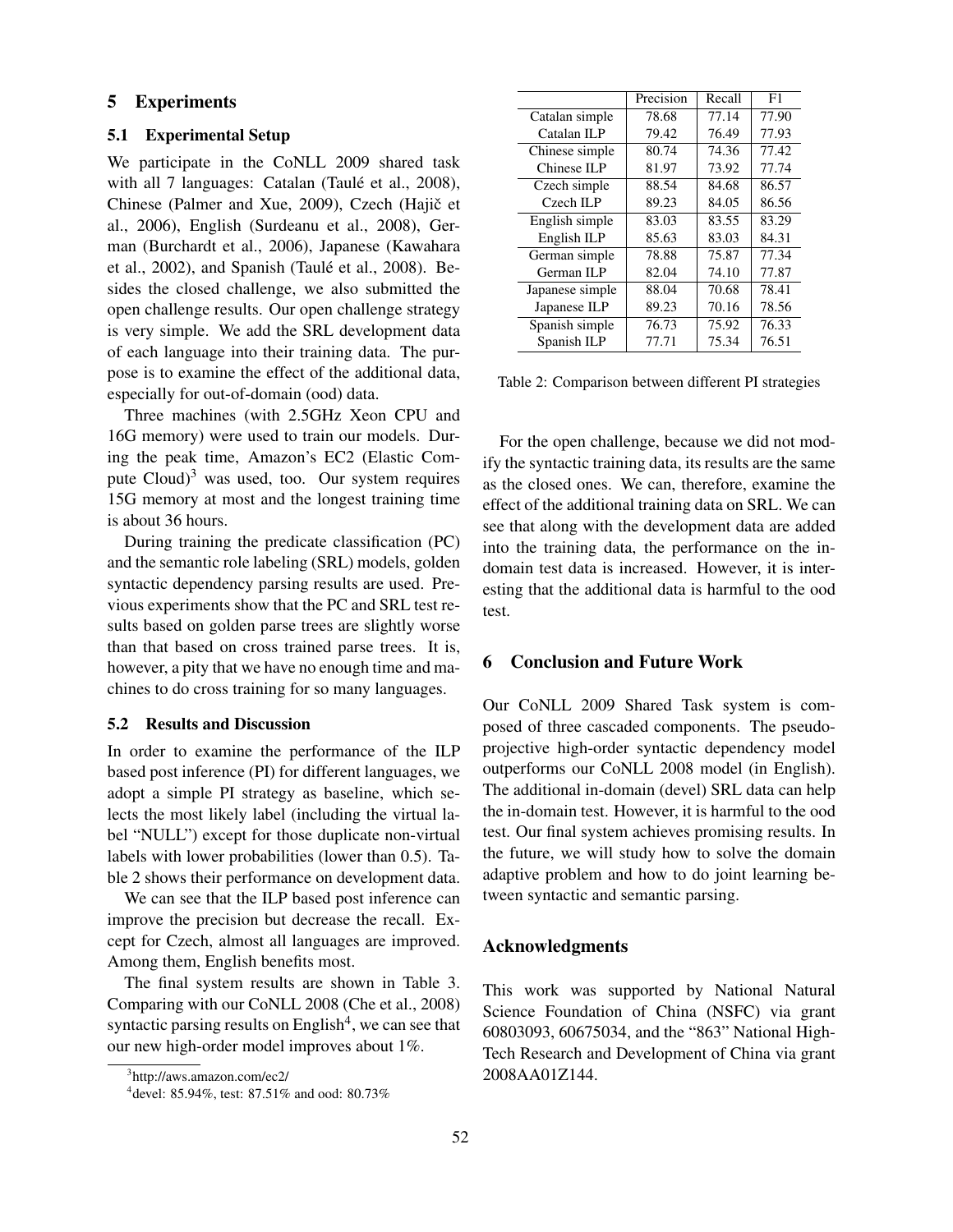|          |        | Syntactic Accuracy (LAS) |       | Semantic Labeled F1 |       |       | Macro F1 Score     |       |       |       |
|----------|--------|--------------------------|-------|---------------------|-------|-------|--------------------|-------|-------|-------|
|          |        | devel                    | test  | ood                 | devel | test  | ood                | devel | test  | ood   |
| Catalan  | closed | 86.65                    | 86.56 |                     | 77.93 | 77.10 |                    | 82.30 | 81.84 |       |
|          | open   |                          |       |                     |       | 77.36 |                    |       | 81.97 |       |
| Chinese  | closed | 75.73                    | 75.49 |                     | 77.74 | 77.15 |                    | 76.79 | 76.38 |       |
|          | open   |                          |       |                     |       | 77.23 |                    |       | 76.42 |       |
| Czech    | closed | 80.07                    | 80.01 | 76.03               | 86.56 | 86.51 | 85.26              | 83.33 | 83.27 | 80.66 |
|          | open   |                          |       |                     |       | 86.57 | 85.21              |       | 83.31 | 80.63 |
| English  | closed | 87.09                    | 88.48 | 81.57               | 84.30 | 85.51 | $\overline{73.82}$ | 85.70 | 87.00 | 77.71 |
|          | open   |                          |       |                     |       | 85.61 | 73.66              |       | 87.05 | 77.63 |
| German   | closed | 85.69                    | 86.19 | 76.11               | 77.87 | 78.61 | 70.07              | 81.83 | 82.44 | 73.19 |
|          | open   |                          |       |                     |       | 78.61 | 70.09              |       | 82.44 | 73.20 |
| Japanese | closed | 92.55                    | 92.57 |                     | 78.56 | 78.26 |                    | 85.86 | 85.65 |       |
|          | open   |                          |       |                     |       | 78.35 |                    |       | 85.70 |       |
| Spanish  | closed | 87.22                    | 87.33 |                     | 76.51 | 76.47 |                    | 81.87 | 81.90 |       |
|          | open   |                          |       |                     |       | 76.66 |                    |       | 82.00 |       |
| Average  | closed |                          | 85.23 | 77.90               |       | 79.94 | 76.38              |       | 82.64 | 77.19 |
|          | open   |                          |       |                     |       | 80.06 | 76.32              |       | 82.70 | 77.15 |

Table 3: Final system results

### References

- Adam L. Berger, Stephen A. Della Pietra, and Vincent J. Della Pietra. 1996. A maximum entropy approach to natural language processing. *Computational Linguistics*, 22.
- Aljoscha Burchardt, Katrin Erk, Anette Frank, Andrea Kowalski, Sebastian Padó, and Manfred Pinkal. 2006. The SALSA corpus: a German corpus resource for lexical semantics. In *LREC-2006*.
- Xavier Carreras. 2007. Experiments with a higher-order projective dependency parser. In *EMNLP/CoNLL-2007*.
- Chih-Chung Chang and Chih-Jen Lin, 2001. *LIBSVM: a library for support vector machines*.
- Wanxiang Che, Zhenghua Li, Yuxuan Hu, Yongqiang Li, Bing Qin, Ting Liu, and Sheng Li. 2008. A cascaded syntactic and semantic dependency parsing system. In *CoNLL-2008*.
- Jason Eisner. 2000. Bilexical grammars and their cubictime parsing algorithms. In *Advances in Probabilistic and Other Parsing Technologies*.
- Yuhang Guo, Wanxiang Che, Yuxuan Hu, Wei Zhang, and Ting Liu. 2007. HIT-IR-WSD: A wsd system for english lexical sample task. In *SemEval-2007*.
- Jan Hajič, Jarmila Panevová, Eva Hajičová, Petr Sgall, Petr Pajas, Jan Štěpánek, Jiří Havelka, Marie Mikulová, and Zdeněk Žabokrtský. 2006. Prague Dependency Treebank 2.0.
- Jan Hajič, Massimiliano Ciaramita, Richard Johansson, Daisuke Kawahara, Maria Antònia Martí, Lluís Marquez, Adam Meyers, Joakim Nivre, Sebastian `

Padó, Jan Štěpánek, Pavel Straňák, Mihai Surdeanu, Nianwen Xue, and Yi Zhang. 2009. The CoNLL-2009 shared task: Syntactic and semantic dependencies in multiple languages. In *CoNLL-2009*.

- Richard Johansson and Pierre Nugues. 2008. Dependency-based semantic role labeling of Prop-Bank. In *EMNLP-2008*.
- Daisuke Kawahara, Sadao Kurohashi, and Kôiti Hasida. 2002. Construction of a Japanese relevance-tagged corpus. In *LREC-2002*.
- Yoong Keok Lee and Hwee Tou Ng. 2002. An empirical evaluation of knowledge sources and learning algorithms for word sense disambiguation. In *EMNLP-2002*.
- Ryan McDonald. 2006. *Discriminative Learning and Spanning Tree Algorithms for Dependency Parsing*. Ph.D. thesis, University of Pennsylvania.
- Joakim Nivre and Jens Nilsson. 2005. Pseudo-projective dependency parsing. In *ACL-2005*.
- Martha Palmer and Nianwen Xue. 2009. Adding semantic roles to the Chinese Treebank. *Natural Language Engineering*, 15(1).
- Vasin Punyakanok, Dan Roth, Wen-tau Yih, and Dav Zimak. 2004. Semantic role labeling via integer linear programming inference. In *Coling-2004*.
- Mihai Surdeanu, Richard Johansson, Adam Meyers, Lluís Màrquez, and Joakim Nivre. 2008. The CoNLL-2008 shared task on joint parsing of syntactic and semantic dependencies. In *CoNLL-2008*.
- Mariona Taulé, Maria Antònia Martí, and Marta Recasens. 2008. AnCora: Multilevel Annotated Corpora for Catalan and Spanish. In *LREC-2008*.